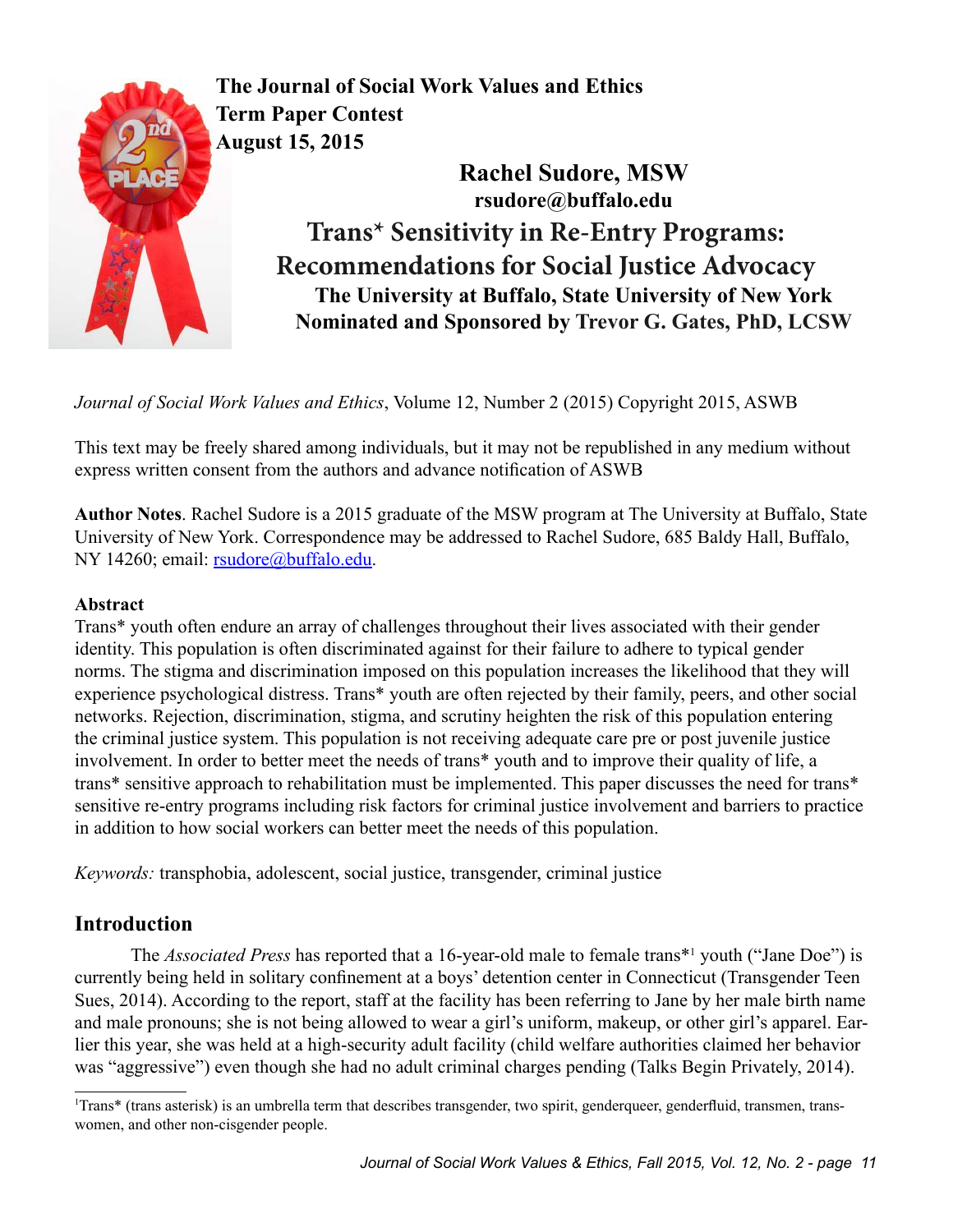#### *Trans\* Sensitivity in Re-Entry Programs: Recommendations for Social Justice Advocacy*

While incarcerated, Jane has had a number of challenging social and behavioral needs. In September of 2014, *The Hartford News* reported that Jane escaped custody; however, she was shortly returned to custody without harm (Transgender Teen Jane Doe, 2014). The same report noted that her attorney said she has a variety of mental health needs, many of which were not being adequately met while she is in solitary confinement at the all-boys detention facility. Since being transferred to the facility, Jane has been isolated from the rest of the population, placed in a cell for 22–23 hours a day in a mental health unit. Some reports note that Jane is not receiving schooling, counseling, or any another services (Conn. Dept. of Children, n.d.).

Some of those mental health needs may stem from her earlier childhood experiences. Following the incarceration of her father at the age of 5, Jane has been in the custody of Connecticut's Department of Children and Family Services (DCF) (Talks Begin Privately, 2014). According to Jane, her mother has faced an ongoing battle with substance abuse and she experienced severe physical, sexual, and emotional abuse while in the care of relatives. Once in the custody of DCF, the trauma continued. Between the ages of 8 and 16, Jane reports being repeatedly drugged, sexually exploited, and beaten.

Jane endured high levels of abuse prior to her involvement in the justice system, and it only escalated once she entered the system. DCF has done an injustice to this youth by failing to address the unique needs pertaining to Jane's gender identity. This youth has experienced a long history of assaults while in the state's custody. The state failed to address Jane's mental health needs in regard to the horrific trauma she experienced, all on the basis of her failure to comply with expected gender norms.

Reports indicate that up to 67% of gay men and transgender women are sexually assaulted by male inmates while in state custody (Quinn, 2002). Jane states, "During the day and night, I can hear adult inmates screaming, banging, and crying; I find it difficult to fall asleep" (Conn. Dept. of Children, n.d.). The state is not in compliance with juvenile justice standards. The youth continues to be victimized and has been forced to endure scrutiny from a system that was created to help her. This paper will examine protective and risk factors for trans\* youth in the criminal justice system and explore potential social work responses for these youth.

## **Trans\* Youth in the Criminal Justice System**

The juvenile justice system was created to help young people who violate the law with offenses ranging from truancy to murder (Anastas & Clark, 2012). Children become involved with the juvenile justice system due to a host of risk factors. Some risk factors for juvenile delinquency include childhood depression, gang affiliation, sexual exploitation, underage drinking, bullying, and truancy. The biggest risk factor associated with juvenile delinquency, however, is child abuse (Anastas & Clark, 2012).

A juvenile is a person between the ages of 10 and 18; the term *delinquent* refers to any child who has violated a state, local, and/or federal law, law of another state, and/or has escaped from confinement in a state or local correctional facility (Lawrence & Hesse, 2010, p. 2). Additionally, there are additional offenses that apply only to juveniles. These offenses, called juvenile status offenses, are offenses that are "illegal only for children and are youth of juvenile court age that violate laws that define how young people should behave" (Rubin, 2002, p. 957). These are behaviors that are considered unlawful for children but not adults; status offenses consist of truancy, runaway, and acts committed that are beyond control of the parent (Rubin, 2002). Trans\* youth are more likely than their gender-conforming peers to be runaways and to engage in truancy associated with being runaways due to the rejection that many experience from their families.

There are an estimated 300,000 gay and trans\* youth arrested and/or detained each year, accounting for between 5% to 7% of the overall national youth population (Hunt & Moodie-Mills, 2012). Among this group, between 13% to 15% are currently in the juvenile justice system. Once they are a part of the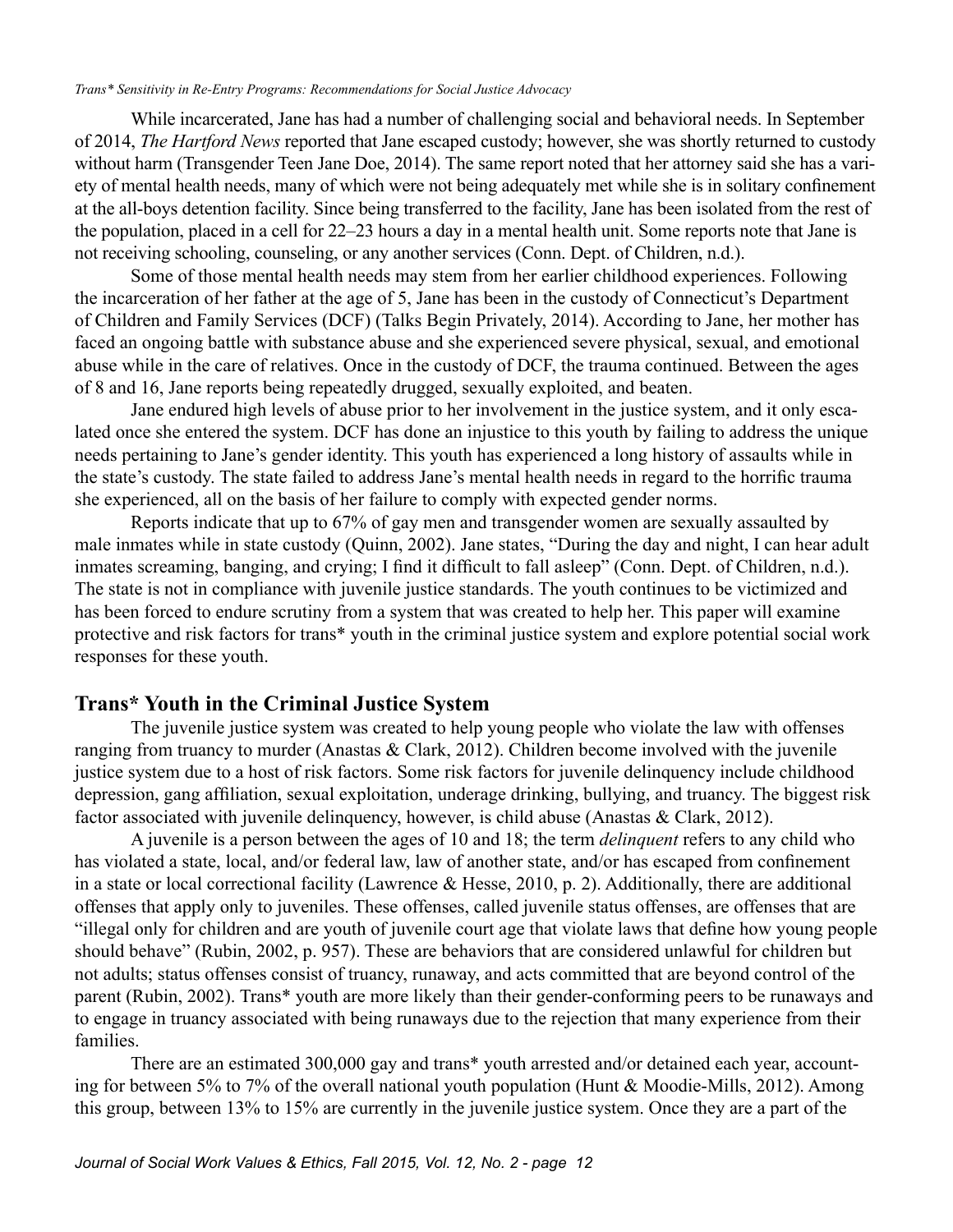juvenile justice system, this group is denied basic civil rights, all due to their gender identity and/or sexual orientation (Hunt & Moodie-Mills, 2012).

### **Options for Trans\* Youth Post-Detention**

Re-entry programs aim to prepare youth who were formerly incarcerated to reintegrate into society without further involvement with the juvenile justice system and/or subsequent involvement with the adult criminal justice system (Krezmien, Mulcahy, & Leone, 2008). Unfortunately, services that help youth reintegrate into society are ill equipped. In a monograph prepared for the Urban League, Mears and Travis (2004) note that each year, as many as 2,000 juveniles ages 24 years and under return home from state and federal prisons with little preparation for life outside the home they have grown accustomed to. They note that one challenge is that the youth are already undergoing a time of great physical and emotional change that every adolescent is going through (Mears & Travis, 2004).

A number of youth eligible for re-entry programs have faced physical abuse and sexual abuse (some while incarcerated) and may have formerly been involved with gangs, may have struggled with substance and/or alcohol abuse, have diagnosed or undiagnosed mental health needs, and may lack the education and/or formal job skills needed to support themselves (Ferguson, 2007). For trans\* youth, the job prospects may be grim. They may be at further risk for becoming involved in sex work, human trafficking, becoming addicted to alcohol and other drugs, and other forms of exploitation.

The social context which these youth are returning to consists of the community, school, family, and peer networks for trans\* youth. All these factors correlate to involvement in the juvenile justice system (Mears & Travis, 2004). There is a strong need for states to implement services that assist youth in overcoming barriers that affect success rates in remaining out of the system. This transition is difficult for any person, but the problems are even more prevalent for minority youth because there is an insufficient amount of resources to meet the unique needs of trans\* youth.

There are seven domains of re-entry, including family and environment, peer groups, mental, physical, and behavioral health, education, employment, substance abuse, and leisure (Mears & Travis, 2004). The interrelation of these factors needs to be addressed in re-entry programs as they relate to trans\* youth. This needs to occur in order to remain in compliance with the framework in which the juvenile justice system was created. The lack of specialized re-entry programs in treating the unique needs of these youth further marginalizes them. Many trans\* youth do not have access to stable housing and receive minimal, if any, family, community, and/or social support post-release (Prisco, 2011).

#### **Risk Factors: Post Juvenile Justice Involvement**

Unfortunately, much of the intervention post-incarceration focuses on minimizing recidivism for the trans\* youth rather than addressing the root of the problem that may have placed the youth at risk in the first place. There is much emphasis on the criminal acts committed by trans\* youth, ignoring the roots that led that to the delinquent behavior. Many juveniles who commit delinquent acts are victims of abuse and neglect. For example, they may lack adequate shelter, clothing, food, medical care, or safe and clean living conditions (Lawrence & Hesse, 2010). Individuals that are already in the child welfare system are at higher risk for entering the juvenile system (Anastas & Clark, 2012).

Trans\* youth, if they are fortunate enough to have families to return to, may face significant difficulties upon returning to their families. Many trans\* youth experience severe turmoil during the coming out process. Often these youth are faced with family and peer rejection as well as social stigma, all directly related to sexual orientation/gender identity (Feinstein, Greenblatt, Hass, Kohn, & Rana, 2001). If they have families to return to, their parent(s) and/or guardian(s) may lack the information that they need to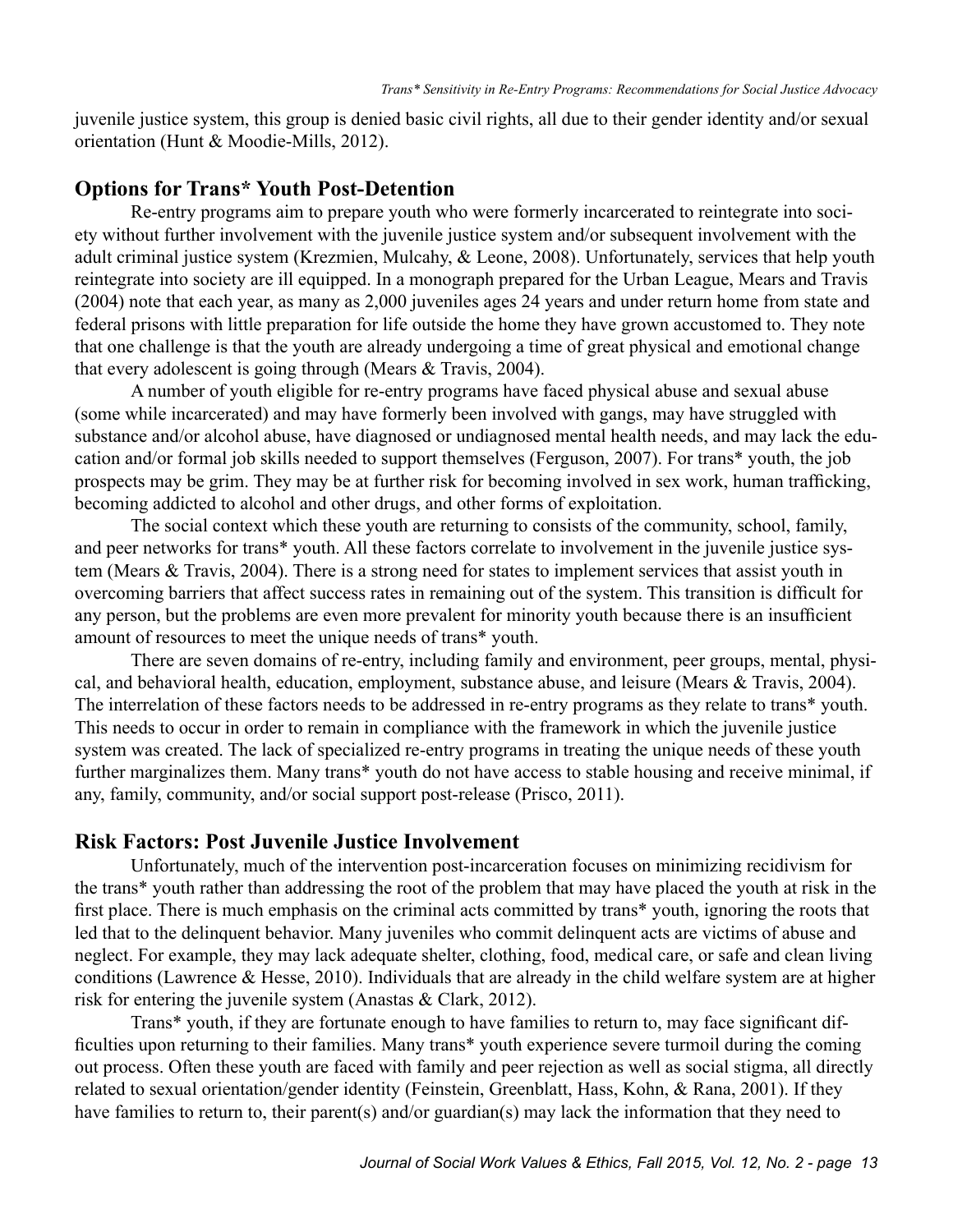provide care and support for the youth at home. The ignorance of parent(s) regarding gender identity has resulted in many seeking assistance from healthcare professionals in the hope of "fixing" their child. A majority of trans\* youth have been diagnosed with gender identity disorder. Mallon and DeCrescenzo (2006) describe gender identity disorder as unawareness between a person's gender and biological sex and identity. The social stigma and rejection these youth face can result in substance abuse, mental health concerns, and rebellion (Feinstein et al., 2001).

### **School System**

Trans\* youth may be returning to an educational system that failed them (or at least made their lives very difficult) prior to their incarceration. The youth may be returning to their original school or an alternative school for students formerly involved in the juvenile justice system. They may not have the skills and resources to adequately support their transition.

Once the youth enters the reintegration process, they may return to the environment they were in before juvenile justice involvement. Hence, the youth may be returning to the same harassment and stigma previously encountered. In the school system, an administered survey concluded that 84% of gay and trans\* youth reported being verbally harassed and 40% reported being physically assaulted by their peers (Sausa, 2005).

School professionals may refuse to accept the youth's chosen name, prohibit gender expression other than that of the student's biological sex, and provide no alternative to bathroom facilities or locker rooms. If the youth choose to express their true gender identity, school officials often enforce disciplinary actions (Sausa, 2005). This forced gender conformity can be detrimental to a person's psyche. The physical and verbal abuse in school settings can cause youth to become truant; for example, this harassment results in the youth being three times more likely to carry a gun to school (Marksamer, 2008). The lack of support from school administrations and academic instructors results in the incidents often going unreported. It has been suggested that academic instructors impose further scrutiny on trans\* youth when altercations occur with other students (Sausa, 2005).

Re-entry services that specialize in trans\*-sensitive approaches would assist the youth by teaching them coping methods to deal with the stress of returning to a hostile environment. Re-entry professionals also need to ensure that school administrators and academic instructors do not impose further scrutiny on trans\* youth by failing to accommodate their individual needs.

### **Homelessness**

The unfortunate consequence of failing to provide support for reintegration into the family and to the school system can lead to running away, and eventually to homelessness. Harassment, physical abuse, and family rejection all correlate to homelessness and youth involvement in the criminal system (Marksamer, 2008). Homelessness is the greatest risk factor for criminal justice involvement (Hunt & Moodie-Mills, 2012). Once a youth goes through the justice system and begins the re-entry process, often he or she does not have a home to return to, which pushes the youth back on the streets (Hunt & Moodie-Mills, 2012).

The National Network of Runaway Youth services reported that between 20 and 40% of homeless youth are part of the lesbian, gay, bisexual, and transgender (LGBT) community (Marksamer, 2008). Shelters are not equipped to meet the special needs of this population and are unwelcoming, resulting in the youth sleeping in the street (Marksamer, 2008). Once on the streets, trans\* youth are forced to commit survival crimes such as shoplifting, petit larceny, and prostitution (Squatriglia, 2007). This population faces a heightened risk of being exploited by adults and being forced to commit criminal acts. Police target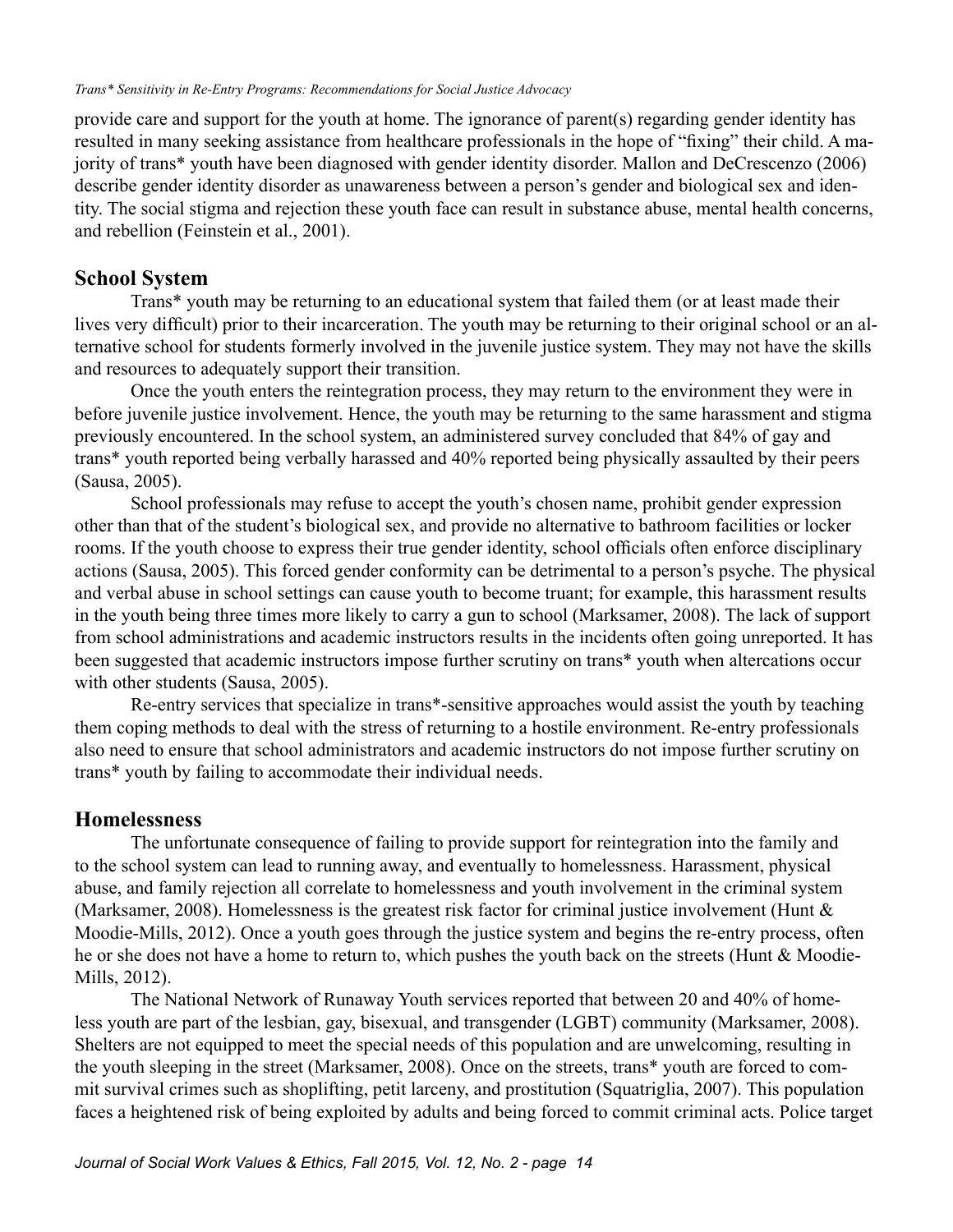trans\* youth for prostitution even if they are not participating (Marksamer, 2008). A conducted survey conceded that 39% of homeless trans\* and gay youth have been involved in the juvenile justice system (Hunt & Moodie-Mills, 2012).

 The interrelation between gender identity, sexual orientation, and the justice system results in youth being stripped of their basic constitutional rights. These youth are forced out of their home and pushed into the streets. They attempt to escape the scrutiny imposed by their family and peers. Additionally, after the youth enter the system, they face an increased risk of experiencing further stigmatization and are denied many of their human rights all on the sole basis of their gender identity. Following the youth's release from detainment, a majority has nowhere to reside, leading them into the streets that led to their involvement in the system in the first place.

## **Addressing the Problem**

Transgender individuals fall victim to several types of abuse all due to gender identity (Stieglitz, 2010). Trans\* individuals continuously have their basic human rights violated across academic, health care, and social service settings (Stieglitz, 2010). The lack of social support and the staff that justify the harassment trans\* youth sustain embrace victim blaming which leads to depression, anxiety, self-mutilation, low self-esteem, and anger (Marksamer, 2008).

 Specifically, under the Article 5 of the Universal Declaration of Human Rights (UDHR), "No one shall be subjected to torture or to cruel, inhumane, or degrading treatment or punishment" (Reichert, 2006, p. 42). The scrutiny and stigma embedded across multiple domains further marginalizes an already oppressed population (Richmond, Burnes, & Caroll, 2012). Trans\* individuals face a constant internal battle with contemplating to adhere to acceptable societal gender norms or risk the chance of being victimized (Stieglitz, 2010).

Service providers have done the trans\* population an injustice by failing to uphold their basic human rights. More times than not, trans\* people have faced at least one traumatic experience at some point in their life (Stielglitz, 2010). The lack of adequate coping strategies and support systems have left them unequipped to handle the stressors increasing the risk of developing substance abuse problems, depression, low self-esteem etc. (Stielglitz, 2010). Trans\* people are more likely to avoid seeking mental health services due to previous encounters of discrimination.

 Distress and suicidal ideation are one of the many consequences of trans\* youths' mental health needs going unaddressed. This population often displays symptoms of post-traumatic stress disorder (PTSD) either acute or chronic (Richmond et al., 2012). According to The *Diagnostic and Statistical Manual of Mental Disorders* (5th ed.; DSM-5; American Psychiatric Association, 2013) revisions in criteria concerning PTSD fall under the category of trauma and stress related disorders (American Psychiatric Association, 2013). The failure to provide this group with obtainable access to health services that promote equality is a violation under Article 25 of the UDHR:

Everyone has the right to a standard of living adequate for the health and wellbeing of himself (or herself) and of his (or her) family, including food, clothing, housing and medical care, and necessary social services, and the right to security in the event of unemployment, sickness, disability, widowhood, old age, or other lack of livelihood in circumstances beyond his control (Reichert, 2006, p. 48).

The barriers embedded throughout the mental health care setting need to be addressed in order to assist this group in overcoming emotional distress (Richmond et al., 2012). Gender-based violence is one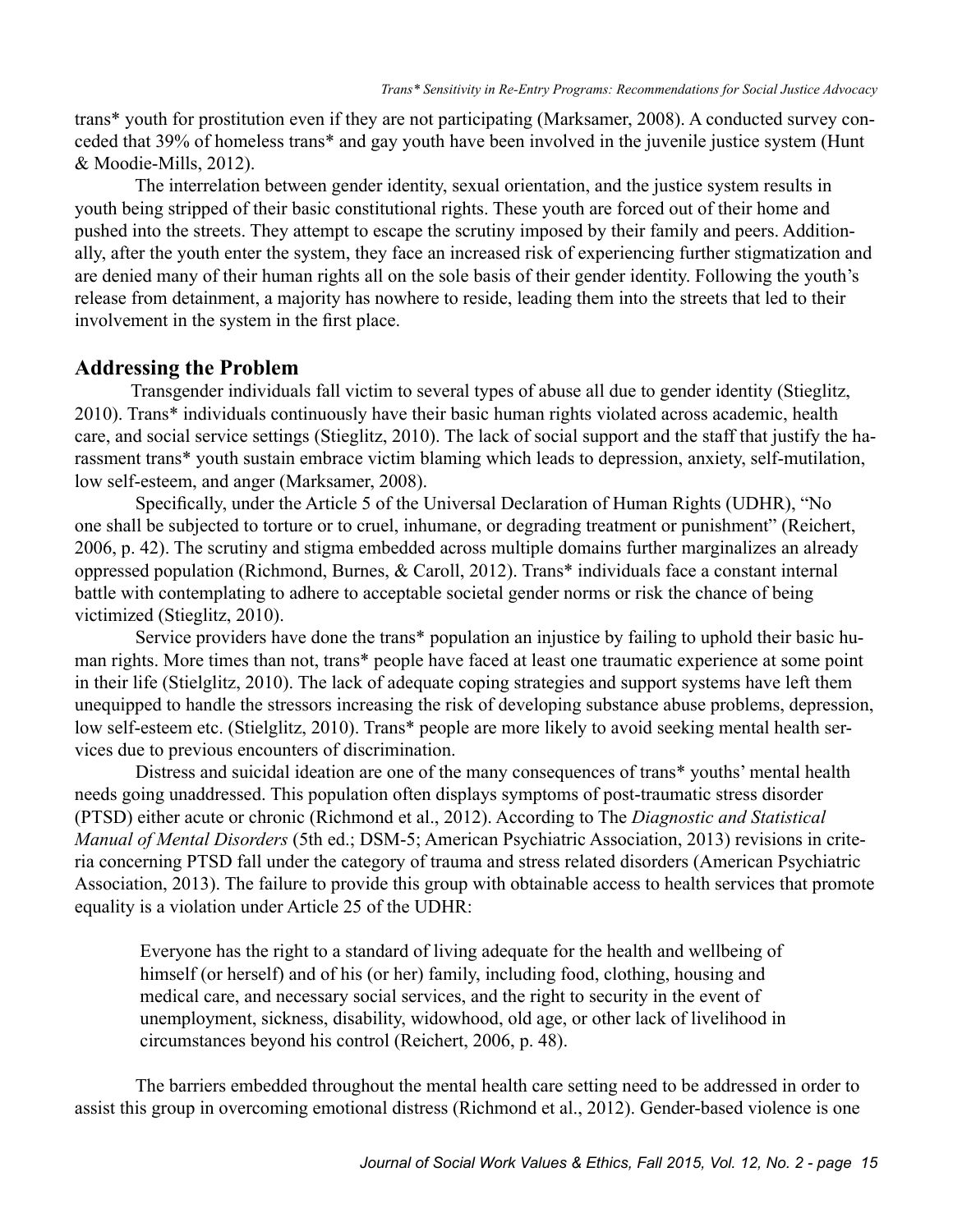#### *Trans\* Sensitivity in Re-Entry Programs: Recommendations for Social Justice Advocacy*

of the biggest risk factors enhancing psychological distress resulting in mood and anxiety disorder (Richmond et al., 2012). The manifestation of symptoms presented can be interpreted as strategies trans\* individuals have utilized to cope with the oppression enforced by societal norms (Richmond et al., 2012).

Each year thousands of juveniles and young adults return home from state custody (Prisco, 2011). There is a shortage of social services available, especially those that employ trans\*positive providers. Transphobia in social service agencies results in trans\* youth experiencing additional social isolation (Prisco, 2011). Child welfare professionals receive no mandated training in regard to sexual orientation and/or gender identity (Quinn, 2002). This can result in the youth experiencing mental health concerns pertaining to their identity and self-concept, and in staff members attempting to force the youth into conforming with socially accepted gender norms (Quinn, 2002; Squatriglia, 2007).

Professional staff's lack of understanding of the importance of trans\* specific medical care results in a failure to properly address their mental health. Distress and suicidal ideation are the consequence of mental health needs not being addressed (Prisco, 2011). Staff often dehumanize and further exploit trans\* youth, further marginalizing them (Marksamer, 2008). Facility staff may view youth as sexual predators, putting them in solitary confinement under the guise of protecting their own safety (Marksamer, 2008). Some of this precaution may be supported by the experience of the faculty, as many trans\* people are physically and sexually assaulted while detained (Sexton, Jenness, & Sumner, 2010). To solve this problem, services need to be equipped with diverse and competent professionals. Staff must be able to identify trans\*-affirmative language utilizing self-identified gender labels, essentially following how a person labels oneself (Prisco, 2011).

Mallon (2000) suggests that re-entry services that utilize a trans<sup>\*</sup> adolescent model which understands and addresses problems and concerns related to trans\* development, family, and social relationships by viewing trans\* adolescence as normative while employing concepts of positive development (p. 49-64). He suggests that following extensive training and supervision utilizing this model as a guide in practice will assist trans<sup>\*</sup> youth in obtaining self-acceptance and learning. The role of the practitioner is to actively listen to personal stories of the trans\* youth and not to allow personal judgment to surface (Mallon, 2000). The social service provider should seek to identify resources suitable for meeting the needs of the person if the provider him/herself is unable to do so.

Programs for trans\* youth need to acknowledge the specialized experiences of these youth while being sensitive to the age, race/ethnicity, and gender of the discharged youth in conjunction with the cultural dynamic of the environment they are released to (Mears & Travis, 2004). In 2000, graduate level social work students conducted a survey via questionnaire to 30 department administrators inviting them to a training session regarding the importance of LGBT youth services (Quinn, 2002). This method promoted special services needed for LGBT youth in state care and the implementation of training which targets the homophobic views of staff. In order to meet the unique needs of this population, training such as this must be integrated into the juvenile justice system.

Another project that demonstrates the need for more trans\*sensitive services is the Model Standards Project, which was launched in 2002 (Wilber, Reyes, & Marksamer, 2006). This project was implemented in response to copious calls to staff around the country relaying the personal experiences of LGBT youth while involved in juvenile and foster care settings. Training and written policy regarding harassment of youth on the basis of sexual orientation and/or gender identity need to be incorporated into the system. Services must be improved for youth in state care so that they respect the dignity and worth of the person. This is essential to providing adequate service.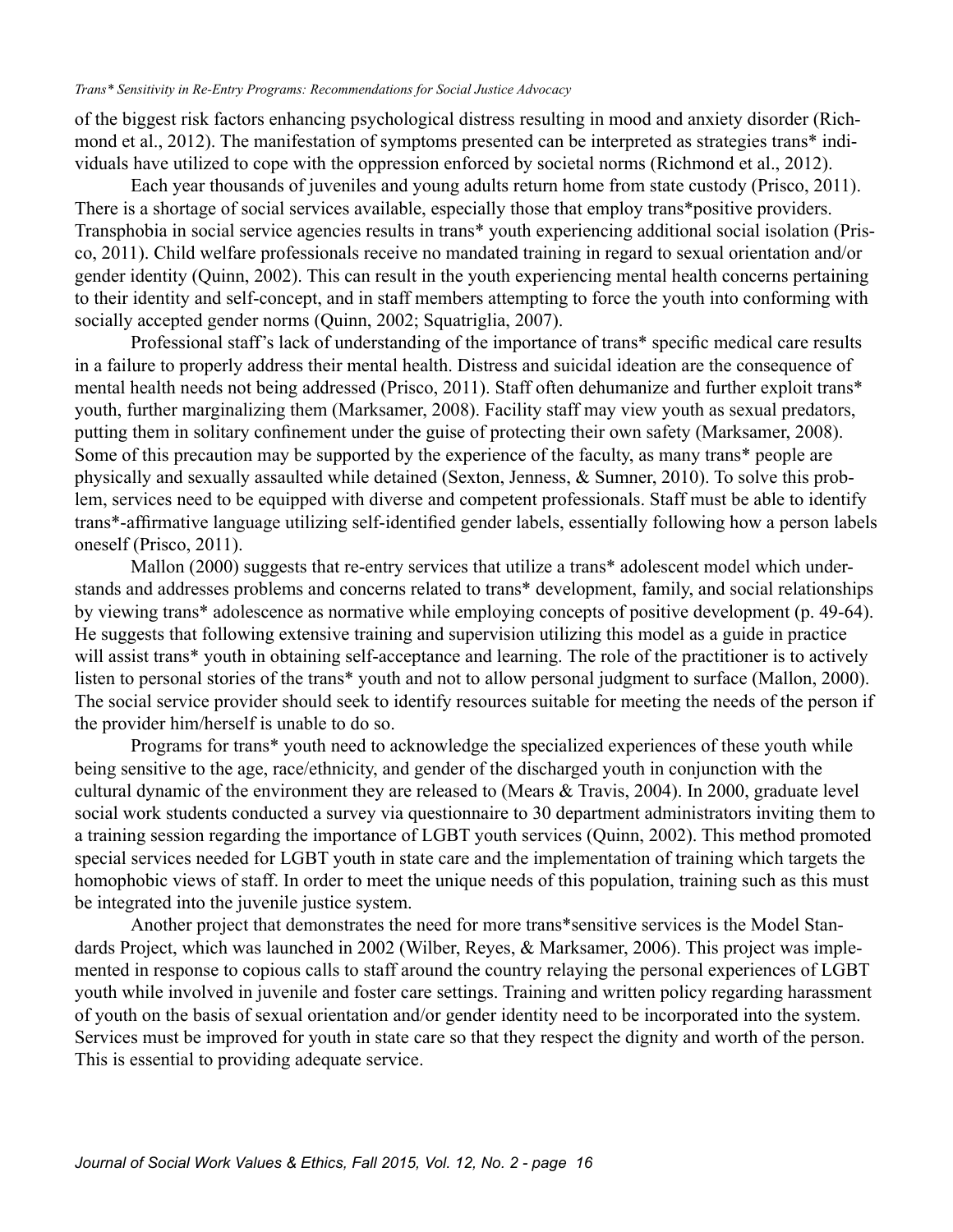## **Recommendations for Practice**

The goal of the juvenile system is to ensure individualized justice, focusing on the rehabilitation of youthful offenders (Lawrence & Hesse, 2010). Youth should be protected through a trans\*-sensitive juvenile justice system that provides services that attend to diversity of race, ethnicity, sexual orientation, gender identity, and socioeconomic status. Unfortunately, trans\* youth do not often experience sensitive treatment which places them further at-risk.

Trans\* youth can be exploited at the hands of a system that was created to protect them. This population deserves to be treated with dignity and respect, and it is the state's duty to provide adequate rehabilitation programs addressing the individual needs of all youth. Explained below are some procedures that can be utilized to enhance the overall wellbeing of trans\* youth pre and post juvenile justice involvement.

*1. Mandated training for professionals working in juvenile justice settings.* Trans\* youth differ from other oppressed individuals in the LGBT community. They are continually victimized due to their failure to comply with socially accepted gender norms. Much of the issues trans\* youth face while in the system is a result of the staff's ignorance in regard to gender identity. The lack of knowledge on gender identity leaves this population more susceptible to harm due to staff not knowing how to meet their needs. Mandated training needs to be implemented into the system. Social workers need to be educated on gender identity and the discrimination imposed on this population. Training will equip staff with the tools and knowledge they need to adequately assist this population.

*2. Being conscious of personal biases and how they influence practice.* Social workers and other providers need to acknowledge and manage how their personal biases may negatively affect trans\* youth. The lack of acceptance from family, peers, and social networks is what drives this population to become involved with the system. When directly working with trans\* youth, professionals need to embrace the person with acceptance; not allowing their personal judgments to surface. Failure to manage one's views can further marginalize the youth, conveying the message that the youth will never receive acceptance. This can increase the chance of recidivism.

*3. Educate youth in education systems and juvenile system facilities on gender identity*. In the education system, trans\* youth are verbally and physically harassed by their peers. Those individuals do not receive punishment for their actions due to staff allowing bias to hinder their ability to view the situation objectively. This can result in the trans\* youth becoming truant, avoiding the hostility. Incorporating education on gender identity as part of the curriculum will broaden the youth's perception, giving them a better understanding of this population.

*4. Incorporate family services into the treatment plan, if appropriate.* One of the risk factors associated with trans\* youth involvement in the juvenile system and the increase in recidivism is the lack of acceptance from their family. Parents struggle with accepting trans\* youth due to fear of the unknown. Family therapy could enhance the communication between all members. The social worker or family therapist would assist the family in overcoming their biases by teaching them how to utilize problem solving. This type of therapy views the problems that occur as a family problem, not an individual problem.

*5. Encourage trans\* youth to freely express themselves in any social context.* In the school system policies need to be implemented that encourage freedom of expression. This population is unable to express themselves because of disciplinary consequences imposed on the person. School systems need to accommodate this population by allowing them to dress as they choose. When involved in the juvenile system, this population should be placed according to how the person identifies. Failure to do so is harmful to the mental status of the person and increases their chance of being victimized by peers.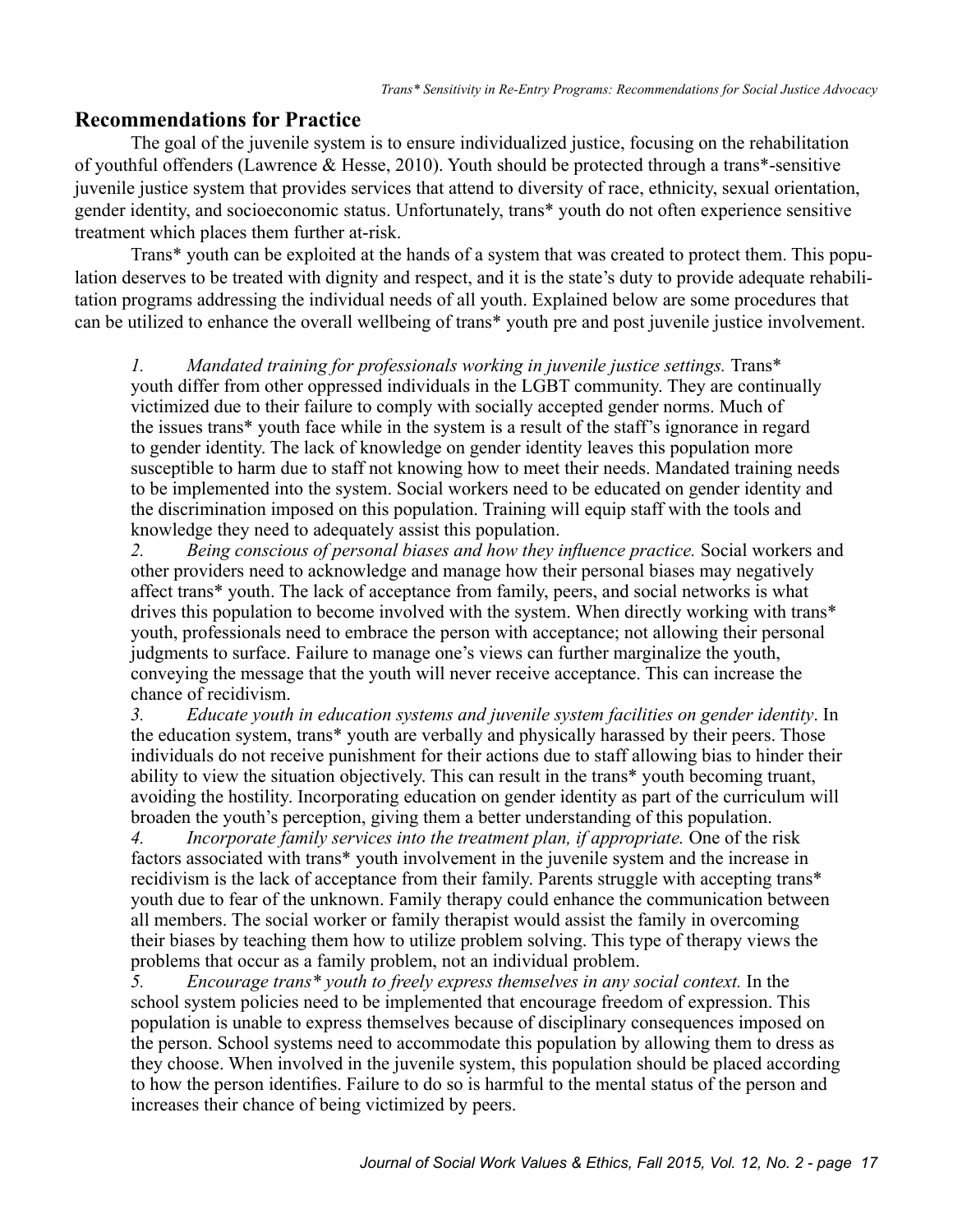## **Conclusion**

Trans\* youth need guidance. Through the use of specialized re-entry methods, the overall crime rate of this population would decrease. In theory, the Juvenile Delinquency Prevention and Control Act calls upon the juvenile justice system to give youth the rights they deserve and to make youth accountable while still protecting them. However, this often does not occur for trans\* youth. Until programs embrace a sensitive approach when working with trans\* youth, the needs of these youth will continue to go unmet.

Following release, trans\* youth continue to endure negative treatment. This makes the need for trans\*-sensitive re-entry programs even more evident. The implementation of these programs needs to occur in order to remain in compliance with the Juvenile Justice System's core principles. The trauma trans\* youth are forced to tolerate, both pre and post juvenile justice involvement, must be addressed to reduce recidivism.

# **References**

- American Psychiatric Association. (2013). Posttraumatic stress disorder. *Diagnostic and statistical manual of mental disorders* (5th ed.). Washington, D.C.
- Anastas, W. J., & Clark, J. E. (2012). Juvenile justice and delinquency prevention, (9th ed.). *Social work speaks*, (pp. 209-211). Washington, DC: NASW Press.
- Connecticut Department of Children and Families threatens to place trans girl in male prison. (2014). *Liberation News.* Retrieved from http://www.pslweb.org/liberationnews/news/conn-dept-of-children-and.html
- Feinstein, R., Greenblatt, A., Hass, L., Kohn, S., & Rana, J. (2001). Justice for all? A report on lesbian, gay, bisexual and transgendered youth in the New York juvenile justice system.
- Ferguson, K. M. (2007). Implementing a social enterprise intervention with homeless, street-living youths in Los Angeles. *Social Work, 52*(2), 103-112.
- Hunt, J., & Moodie-Mills, A. (2012). The unfair criminalization of gay and transgender youth. *Center for American Progress*, 1-3.
- Krezmien, M. E., Mulcahy, C. A., & Leone, P. E. (2008). Detained and committed youth: Examining differences in achievement, mental health needs, and special education status. *Education & Treatment of Children, 31*(4), 445-464.
- Lawrence, R., & Hesse, M. (2010). Defining and measuring juvenile delinquency. (pp. 1-9). *Juvenile justice: The essentials.* Thousand Oaks, CA: Sage.
- Mallon, G. P. (2000). Practice with transgendered children. *Journal of Gay & Lesbian Social Services, 10*(3-4), 49-64.
- Mallon, G. P., & DeCrescenzo, T. (2006). Transgender children and youth: A child welfare practice perspective*. Child Welfare, 85*(2), 215-241.
- Marksamer, J. (2008). And by the way, do you know he thinks he's a girl? The failures of law, policy, and legal representation for transgender youth in juvenile delinquency courts. *Sexuality Research and Social Policy, 5*(1), 72-92.
- Mears, D.P., & Travis, J. (2004). *The dimensions, pathways, and consequences of youth reentry*. Retrieved from [http://www.urban.org/UploadedPDF/410927\\_youth\\_reentry.pdf](http://www.urban.org/UploadedPDF/410927_youth_reentry.pdf)
- Prisco, G. (2011). When the cure makes you ill: Seven core principles to change the course of youth justice. *New York Law Review, 56*. 1433-1473.
- Quinn, T.L. (2002). Sexual orientation and gender identity: An administrative approach to diversity. *Child Welfare, 81*(6), 913-928.
- Reichert, E. (2006). Building the foundation: Universal declaration of human rights. *Understanding human rights: an exercise book* (pp. 39-54). Thousand Oaks, California: Sage.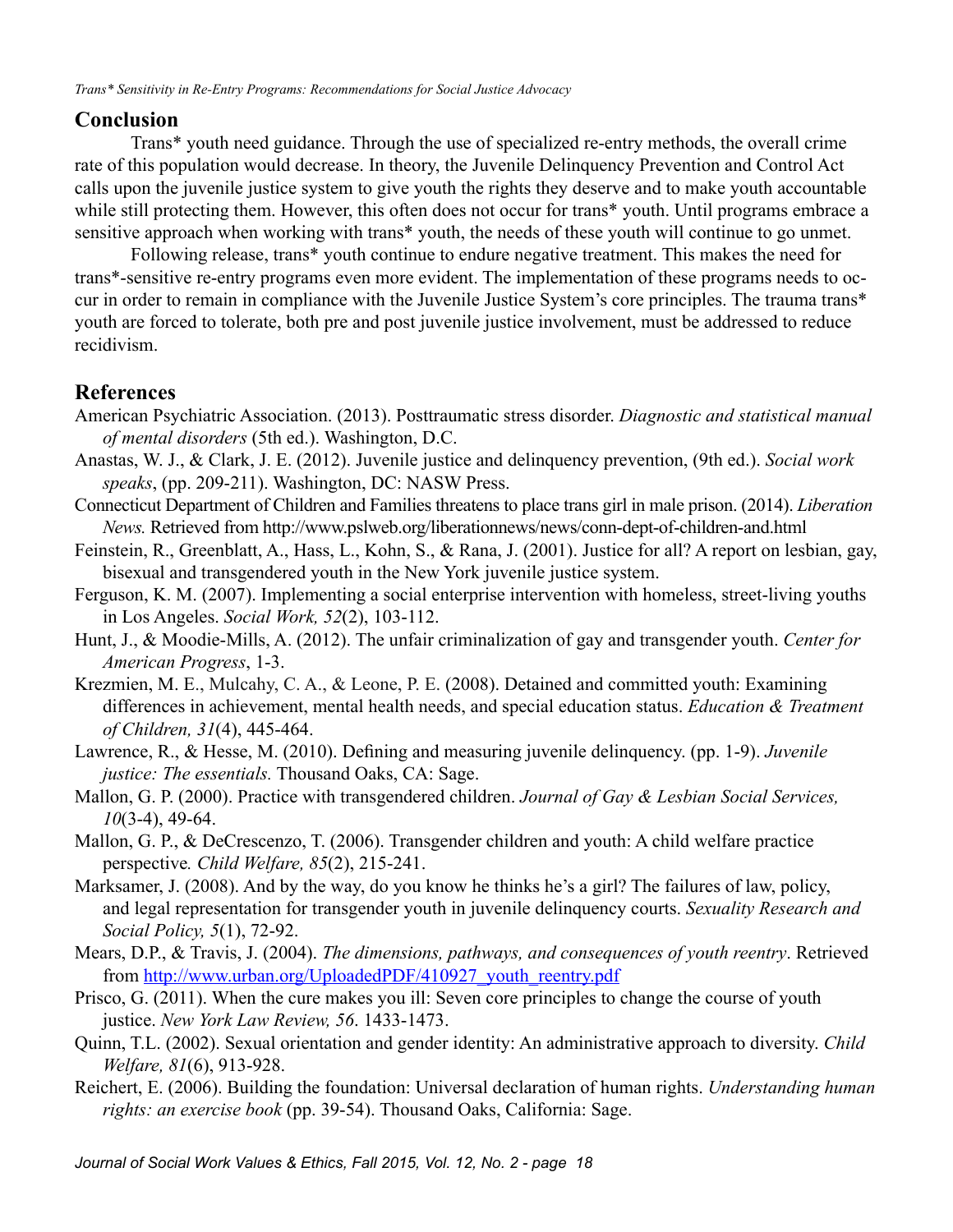- Richmond, K. A., Burnes, T., & Caroll, K. (2012). Lost in trans-lation: Interpreting systems of trauma for transgender clients. *Traumatolgy, 18*(1), 45-57. doi:10.1177/1534765610396726
- Rubin, H. T (2002). Juvenile status offenders. *Encyclopedia of Crime and Justice,* 2(3), 957-963. Sausa, L.A. (2005). Translating research into practice trans youth recommendations for improving school systems. *Journal of Gay & Lesbian Issues in Education, 3*(1), 15-28. doi:10.1300/J367v03n01\_04
- Sexton, L., Jenness, V., & Sumner, J. M. (2010). Where the margins meet: A demographic assessment of transgender inmates in men's prisons. *Justice Quarterly, 27*(6), 835-866.
- Squatriglia, H. (2007). Lesbian, gay, bisexual, and transgender youth in the juvenile justice system: Incorporating sexual orientation and gender identity into the rehabilitative process. *Cardozo Journal of Law & Gender, 14,* 793-817.
- Stieglitz, K. (2010). Development, risk, and resilience of transgender youth. *Journal of the Association of Nurses in AIDS Care, 21*(3), 192-206. doi:10.1016/j.jana.2009.08.004
- Talks Begin Privately To Move Transgender Youth Out Of Prison. (2014). *Hartford Courant*. Retrieved from http://articles.courant.com/2014-04-17/news/hc-transgender-youth-treatment-0418-20140417\_1\_ adult-prison-staff-member-youthword
- Transgender girl 'Jane Doe' found after escaping from therapeutic program (2014, September). *New Haven Register.* Retrieved from http://www.nhregister.com/general-news/20140916/connecticut-dcftransgender-girl-jane-doe-found-after-escaping-from-therapeutic-program
- Transgender teen sues 'schizophrenic' Connecticut detention center (2014, October). *The Guardian*. Retrieved from http://www.theguardian.com/usnews/2014/oct/21/transgender-girl-connecticutdetention-lawsuit-court-solitary
- Wilber, S., Reyes, C., & Marksamer, J. (2006). The model standards project: Creating inclusive systems for LGBT youth in out of home care. *Child Welfare, 85*(2), 133-149.